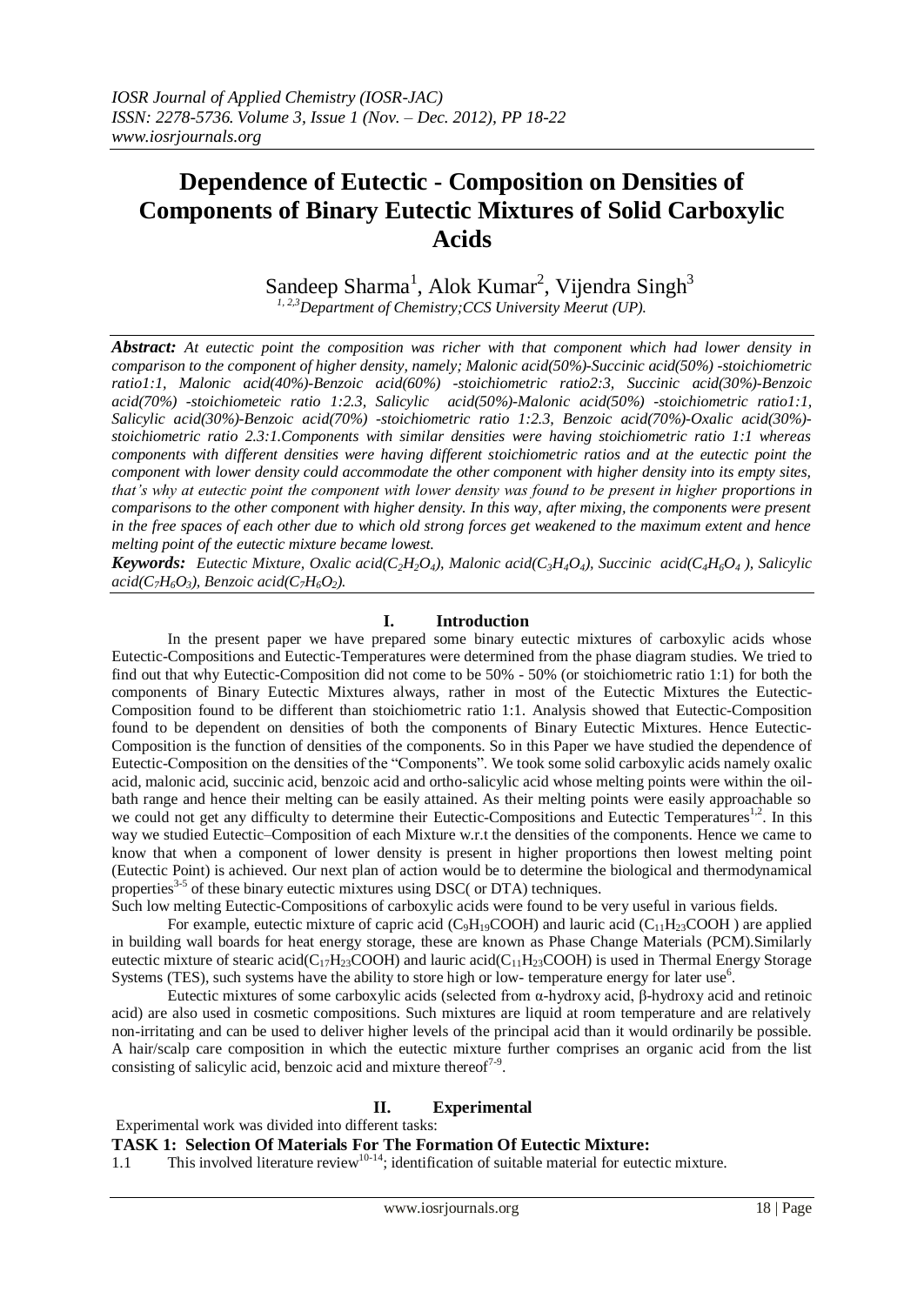| 1.2 Materials are chosen in such a way that their melting point were within the range of oil-bath. For this |  |
|-------------------------------------------------------------------------------------------------------------|--|
| purpose some solid acids were selected in Table(1):                                                         |  |

| Name of solid acid | Melting point $(K)$ | Melting $point(K)$<br>(Literature) |
|--------------------|---------------------|------------------------------------|
| Oxalic acid        | 461                 | 462-464                            |
| Malonic acid       | 407.5               | 408-409                            |
| Succinic acid      | 458                 | 458-460                            |
| Benzoic acid       | 394                 | 395                                |
| Salicylic acid     | 430.5               | 432                                |
|                    | Table $(1)$         |                                    |

#### **TASK 2: Methods Of Purification:**

Benzoic acid, Malonic acid Succinic acid and Salicylic acid (ortho) were purified by repeated recrystallization from hot water . Oxalic acid was purified by sublimation. Adipic acid was recrystallized and purified from warm alcohols<sup>15</sup>. Then purification of the samples was verified by comparing melting points (experimental) with those of melting point (actual).

## **TASK 3: Preparation Of Different Mixture With Varying Composition:**

 For determination of phase diagram Acid-Acid samples were taken in the ratio varying from 0:10 to 10:0 (from 0% to 100%). The particular composition was mixed and taken in a boiling test tube and then heated above the melting point of higher melting component. This melting process was repeated three to four times to ensure uniform mixing of the given Acid-Acid components.

#### **TASK 4: Determination Of Eutectic-Temperature And Hence % Composition Of The Eutectic Mixture:**

 For this purpose different compositions of a particular Acid-Acid mixture were taken (from 0:10 to 10:0 i.e. from 0% to 100%) and their melting points were noted for at least three times and their average was taken as given in table (2) to table (7).

| Sr. No           | <b>Ratio</b><br>(M.A : S.A) | % Composition | <b>Melting Point(K)</b> |
|------------------|-----------------------------|---------------|-------------------------|
| 1.               | 0:10                        | $\Omega$      | 458.16                  |
| 2.               | 1:9                         | 10            | 441.16                  |
| $\mathfrak{Z}$ . | 2:8                         | 20            | 400.16                  |
| 4.               | 3:7                         | 30            | 398.66                  |
| 5.               | 4:6                         | 40            | 393.66                  |
| 6.               | 5:5                         | 50            | 392.16                  |
| 7.               | 6:4                         | 60            | 394.16                  |
| 8.               | 7:3                         | 70            | 397.66                  |
| 9.               | 8:2                         | 80            | 401.16                  |
| 10.              | 9:1                         | 90            | 403.16                  |
| 11.              | 10:0                        | 100           | 407.66                  |

#### **Malonic acid-Succinic acid:**



#### **Malonic acid-Benzoic acid:**

| Sr. No | Ratio<br>(M.A : B.A) | % Composition | Melting $Point(K)$ |
|--------|----------------------|---------------|--------------------|
|        | 0:10                 | $\theta$      | 394.16             |
| 2.     | 1:9                  | 10            | 390.16             |
| 3.     | 2:8                  | 20            | 387.33             |
| 4.     | 3:7                  | 30            | 383.16             |
| 5.     | 4:6                  | 40            | 378.16             |
| 6.     | 5:5                  | 50            | 380.16             |
| 7.     | 6:4                  | 60            | 382.66             |
| 8.     | 7:3                  | 70            | 385.16             |
| 9.     | 8:2                  | 80            | 388.33             |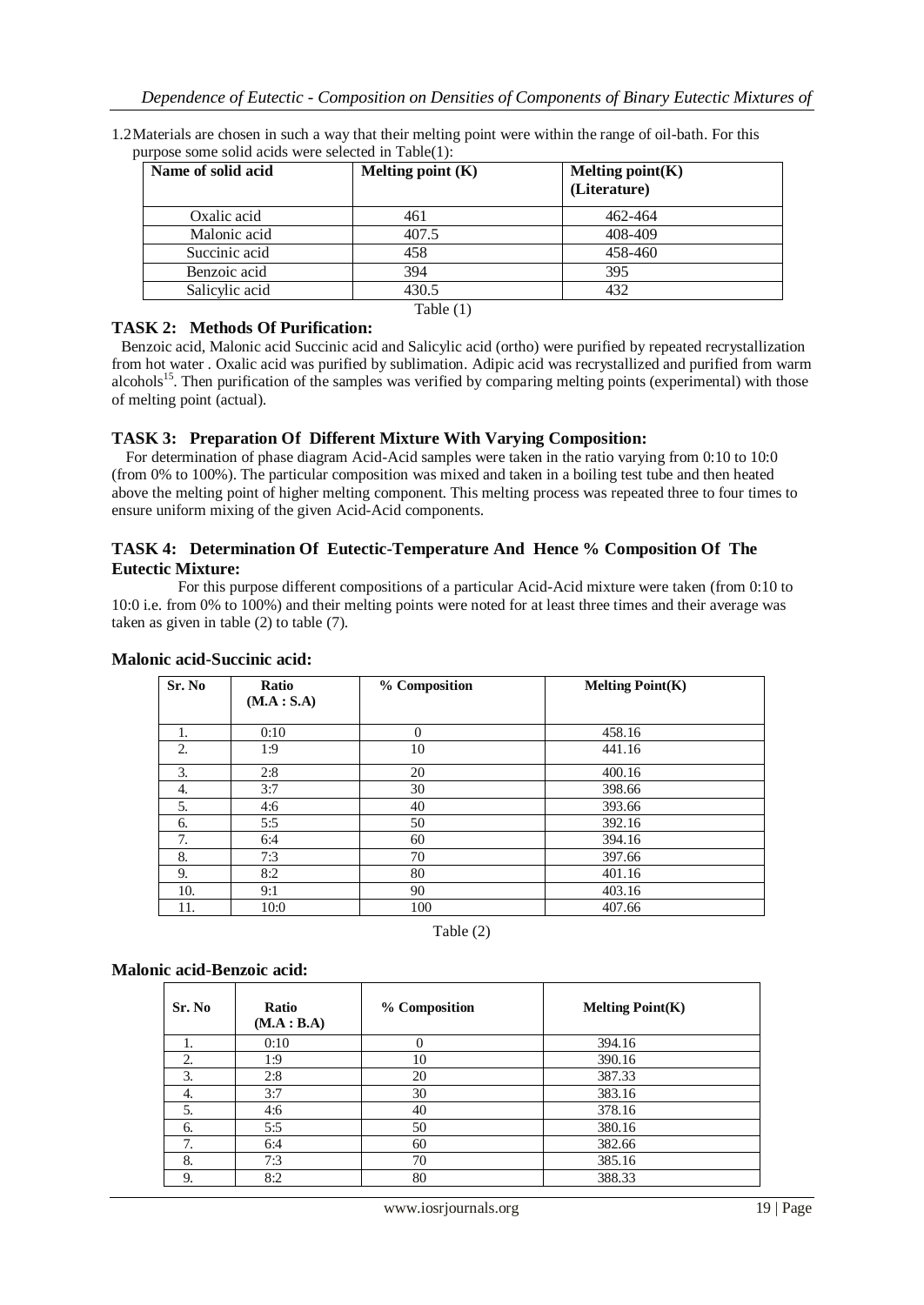| $\cdot \cdot$ | Ω.<br>, <u>. .</u> | $\alpha$ | 205.16            |
|---------------|--------------------|----------|-------------------|
| .             |                    | $\Omega$ | 407<br>- -<br>.66 |

# Table (3)

## **Succinic acid-Benzoic acid:**

| Sr. No | <b>Ratio</b><br>(S.A : B.A) | % Composition | <b>Melting Point(K)</b> |
|--------|-----------------------------|---------------|-------------------------|
| 1.     | 0:10                        | $\Omega$      | 394.16                  |
| 2.     | 1:9                         | 10            | 392.16                  |
| 3.     | 2:8                         | 20            | 391.66                  |
| 4.     | 3:7                         | 30            | 389.16                  |
| 5.     | 4:6                         | 40            | 393.16                  |
| 6.     | 5:5                         | 50            | 395.16                  |
| 7.     | 6:4                         | 60            | 406.66                  |
| 8.     | 7:3                         | 70            | 428.16                  |
| 9.     | 8:2                         | 80            | 445.16                  |
| 10.    | 9:1                         | 90            | 453.66                  |
| 11.    | 10:0                        | 100           | 458.16                  |

## Table (4)

## **Salicylic acid-Malonic acid:**

| Sr. No | <b>Ratio</b><br>(Sal.A : M.A) | % Composition | Melting $Point(K)$ |
|--------|-------------------------------|---------------|--------------------|
| 1.     | 0:10                          | $\Omega$      | 407.16             |
| 2.     | 1:9                           | 10            | 387.16             |
| 3.     | 2:8                           | 20            | 375.66             |
| 4.     | 3:7                           | 30            | 363.33             |
| 5.     | 4:6                           | 40            | 362.66             |
| 6.     | 5:5                           | 50            | 360.66             |
| 7.     | 6:4                           | 60            | 373.33             |
| 8.     | 7:3                           | 70            | 387.16             |
| 9.     | 8:2                           | 80            | 407.16             |
| 10.    | 9:1                           | 90            | 418.33             |
| 11.    | 10:0                          | 100           | 430.66             |

Table (5)

# **Salicylic acid (o)-Benzoic acid:**

| Sr. No | <b>Ratio</b><br>(Sal. A : B.A) | % Composition | <b>Melting Point(K)</b> |
|--------|--------------------------------|---------------|-------------------------|
| 1.     | 0:10                           | $\Omega$      | 394.16                  |
| 2.     | 1:9                            | 10            | 390.16                  |
| 3.     | 2:8                            | 20            | 385.66                  |
| 4.     | 3:7                            | 30            | 380.33                  |
| 5.     | 4:6                            | 40            | 394.16                  |
| 6.     | 5:5                            | 50            | 405.33                  |
| 7.     | 6:4                            | 60            | 411.66                  |
| 8.     | 7:3                            | 70            | 417.33                  |
| 9.     | 8:2                            | 80            | 425.33                  |
| 10.    | 9:1                            | 90            | 428.16                  |
| 11.    | 10:0                           | 100           | 430.66                  |

Table (6)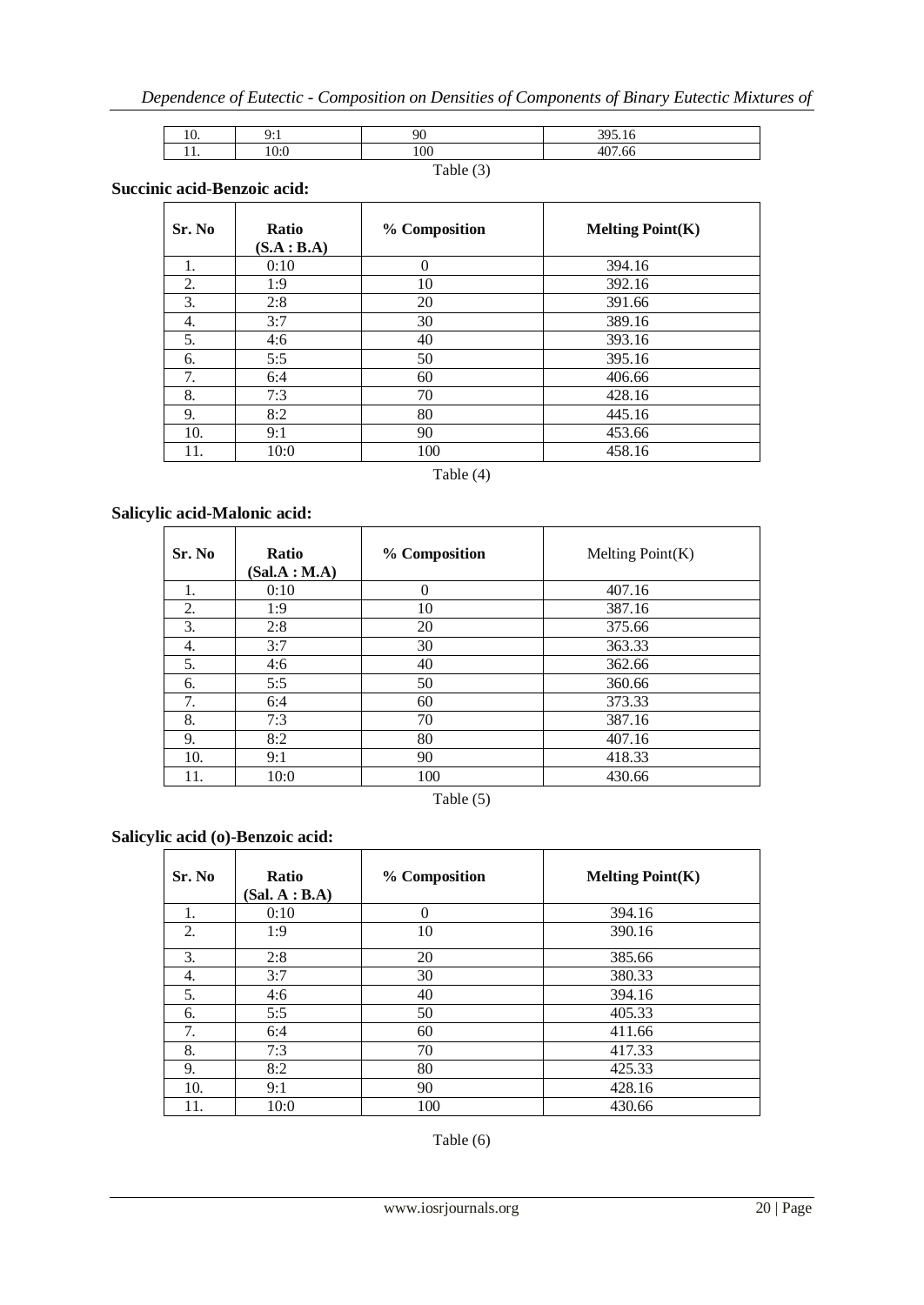#### **Benzoic acid-Oxalic acid:**

| Sr. No | <b>Ratio</b><br>(B.A : O.A) | % Composition | <b>Melting Point(K)</b> |
|--------|-----------------------------|---------------|-------------------------|
| 1.     | 0:10                        | $\theta$      | 461.16                  |
| 2.     | 1:9                         | 10            | 443.16                  |
| 3.     | 2:8                         | 20            | 433.33                  |
| 4.     | 3:7                         | 30            | 414.66                  |
| 5.     | 4:6                         | 40            | 393.16                  |
| 6.     | 5:5                         | 50            | 388.33                  |
| 7.     | 6:4                         | 60            | 387.66                  |
| 8.     | 7:3                         | 70            | 391.16                  |
| 9.     | 8:2                         | 80            | 392.16                  |
| 10.    | 9:1                         | 90            | 392.66                  |
| 11.    | 10:0                        | 100           | 394.16                  |

#### Table (7)

**III. Results And Discussions**

Eutectic-Compositions of different binary eutectic mixtures of carboxylic acids were summarized in table (8):

| Sr. No | % COMPOSITION       | <b>EUTECTIC</b>      | <b>Eutectic Temperature</b> |
|--------|---------------------|----------------------|-----------------------------|
|        |                     | <b>MIXTURE</b>       | (K)                         |
| 1.     | Malonic acid(50%)   | Malonic acid-        | 392.16                      |
|        | Succinic acid(50%)  | Succinic acid        |                             |
| 2.     | Malonic acid(40%)   | Malonic acid-Benzoic | 380.16                      |
|        | Benzoic acid(60%)   | acid                 |                             |
| 3.     | Succinic acid(30%)  | Succinic acid-       | 389.16                      |
|        | Benzoic acid(70%)   | Benzoic acid         |                             |
| 4.     | Salicylic acid(50%) | Salicylic acid-      | 360.66                      |
|        | Malonic acid(50%)   | Malonic acid         |                             |
| 5.     | Salicylic acid(30%) | Salicylic acid-      | 380.33                      |
|        | Benzoic acid(70%)   | Benzoic acid         |                             |
| 6.     | Benzoic acid(60%)   | Benzoic acid-Oxalic  | 387.66                      |
|        | Oxalic acid(40%)    | acid                 |                             |

#### Table (8)

It was clear that the stoichiometric ratio for Malonic acid-Succinic acid Salicylic acid–Malonic acid eutectic mixtures were 1:1, whearas those of Malonic acid–Benzoic acid, Succinic acid–Benzoic acid, Salicylic acid– Benzoic acid and Benzoic acid–Oxalic acid were 2:3, 1:2.3, 1:2.3 and 3:2 respectively. The stoichiometric ratio; 1:1 indicated that both the components might have same densities whereas the stoichiometric ratio; 2:3 in case of Malonic acid–Benzoic acid showed that eutectic mixture was richer with Benzoic acid. Similarly stoichiometric ratio; 3:2 for Benzoic acid–Oxalic acid showed that eutectic mixture was richer with Benzoic acid. In case of Succinic acid–Benzoic acid and Salicylic–Benzoic acid the stoichiometric ratio was found to be 1:2.3 which again showed that both of these eutectic mixtures were richer with Benzoic acid.

#### **IV. Conclusion :**

The above discussion was in agreement with the densities of different acid-components as given in table (9). In the eutectic mixture the component which had higher density is present in the vacant spaces of the second component whose density is lower. In this way the component of lower density accommodated the component with higher density, so the component with lower density is present in more proportions in comparison to the component with higher density. In simple words we could say that some new interactions had weakened the old bonds of both the components during eutectic mixture formation due to which melting point of both the components had decreased to a lower value.

| Acid component | Density $(gm/cc)$ |
|----------------|-------------------|
| Oxalic acid    | 1.90              |
| Malonic acid   | 1.62              |